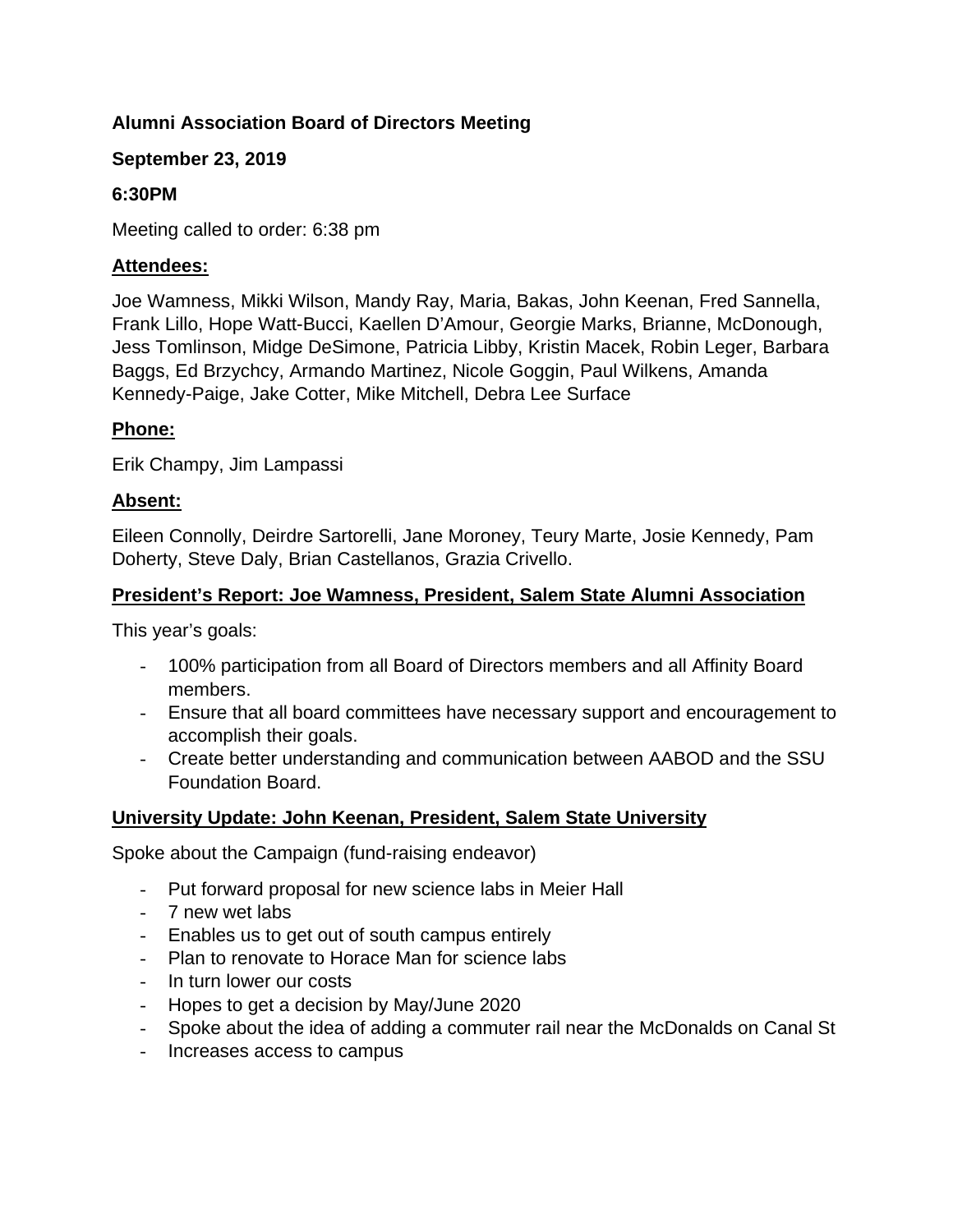# **Institutional Advancement Update: Mandy Ray – Asst. VP of Instl. Adv.**

- Working on the next issue of the Salem Statement

# **Trustees Report: Midge DeSimone – Alumni Trustee**

- April 1, 2019 confirmed the new dining services
- Spoke about touring our science labs and highlighted that they need an update.

### **Foundation Update: Cheryl Crounse – VP of IA and Exec. Dir. Of SSU Foundation**

- Working on recruiting members for the Foundation Board
- Creating a Strategic Pan for the Foundation Board
	- Goals are to:
		- Increase revenue for the University (\$12 million goal)
		- Build pride in SSU
		- Support transformational projects for the University

## **Alumni Relations Update: Mike Mitchell, Assistant Director of Alumni Relations**

- POMP sold out for the first time
- Alumni Weekend went well
- Nobody was hired in the open position (hopefully will be filled by spring)
- Alumni Travel Program is running (going to Amsterdam, March 2020)
- Met with 50-70% of the AABOD board members over the past few months

## **Friends of the School of Education: Pat Libby, President**

- Educator Hall of Fame coming up in November
- Election year for FOE

## **Friends of the School of Social Work: Kristin Macek, VP of Outreach**

- Transition year for FOSW
- Active recruitment
- Working on new programming
- Starting an email newsletter for students, faculty, and alumni
- Fall networking/profession development event coming up

## **Bertolon School of Business Alumni Network: Barbara Baggs, President**

- 3 new members (has been having some issues with recruitment)
- Keeping programming simple this year
- Working on creating a "Career Closet" for students at the University (working on partnering with Career Services)
- Working on moving and redesigning the "Business Card Wall"
- Etiquette Dinner coming up soon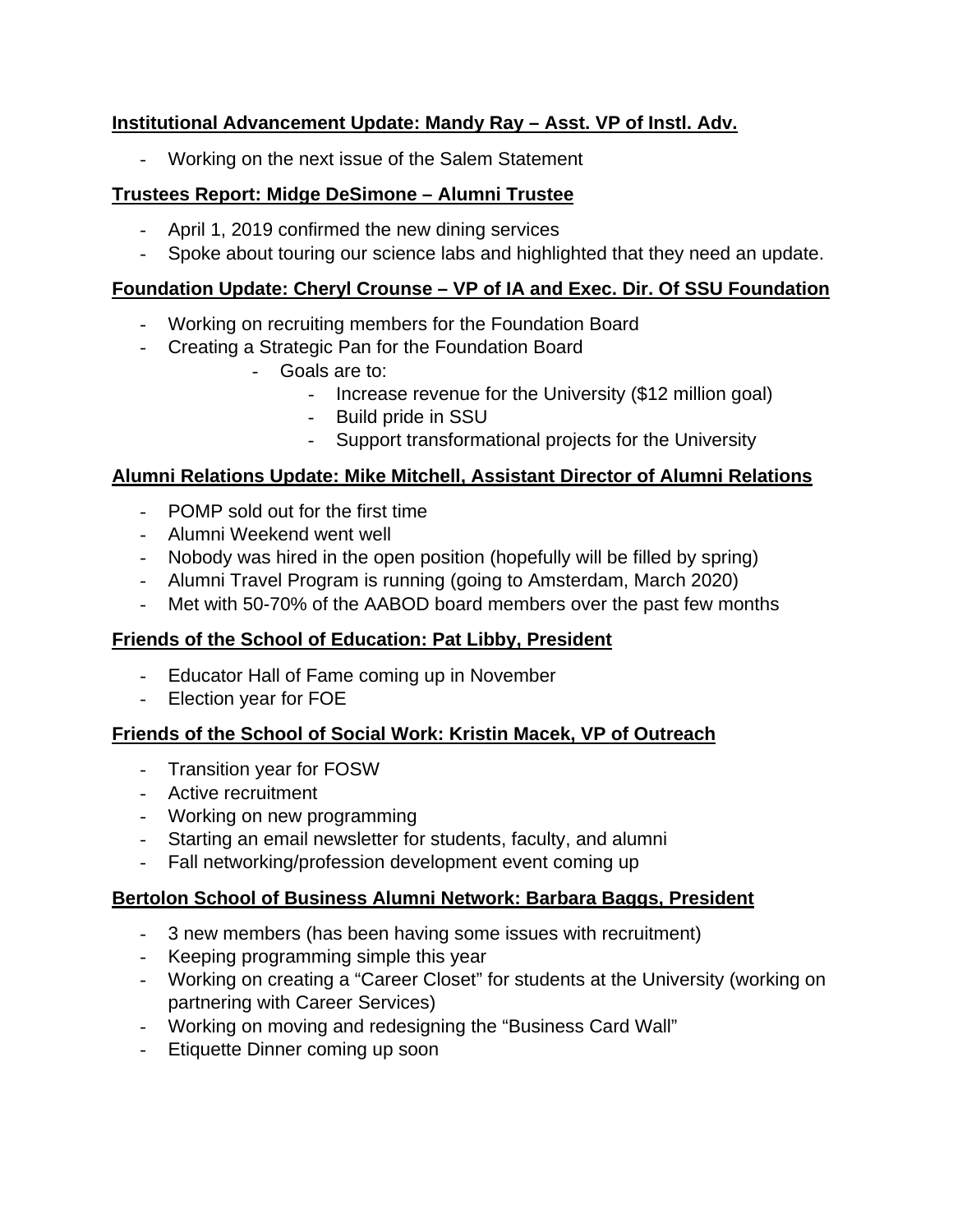#### **Board Committee Reports**

#### **Civic Engagement: Mikki Wilson, Chair**

#### Committee Goals

- Host at least two Civic Engagement alumni events for 2019-2020.
- Incorporate Civic Engagement components into other University events and initiatives.
- Bridge the gap between Civic Engagement Center and Alumni Civic Engagement efforts.

### Committee Updates

### *Global Day of Service*

The Global Day of Service program is on hold until further notice. The Civic Engagement Committee will put more of a focus on increasing alumni participation in Salem State's Moving Forward, Giving Back Day of Service in early September 2020.

Note: We encourage Global Day of Service project leaders to continue coordinating service projects they are passionate about. These are meaningful projects that will continue to be included and promoted under Civic Engagement's umbrella of activities.

## *Give It Forward Campaign*

The board voted last year for the Civic Engagement committee to identify three nonprofit organizations that would be recipients of an alumni board gift card drive.

- SSU (Food Insecurity)
- Plummer Youth Promise (Foster Care)
- The Kumba Foundation, Inc.

**Action Items**: Reach out to Cynthia Lynch to see if there are any current students working with specific non-profits in need.

#### *Workbar Business Closet*

- Organizing a business clothing donation drive to benefit Bertolon School's Business Closet program. Coordinate with Barbara Baggs.

## *Alumni Civic Engagement Events*

- Steve is working on a fundraiser in the Merrimack Valley area that will benefit the House of Mercy.
- Meeting with Ed Bryzchzy to identify a potential Veteran's Day service project that will engage the student population. This is also an area of interest for Hope Watt-Bucci.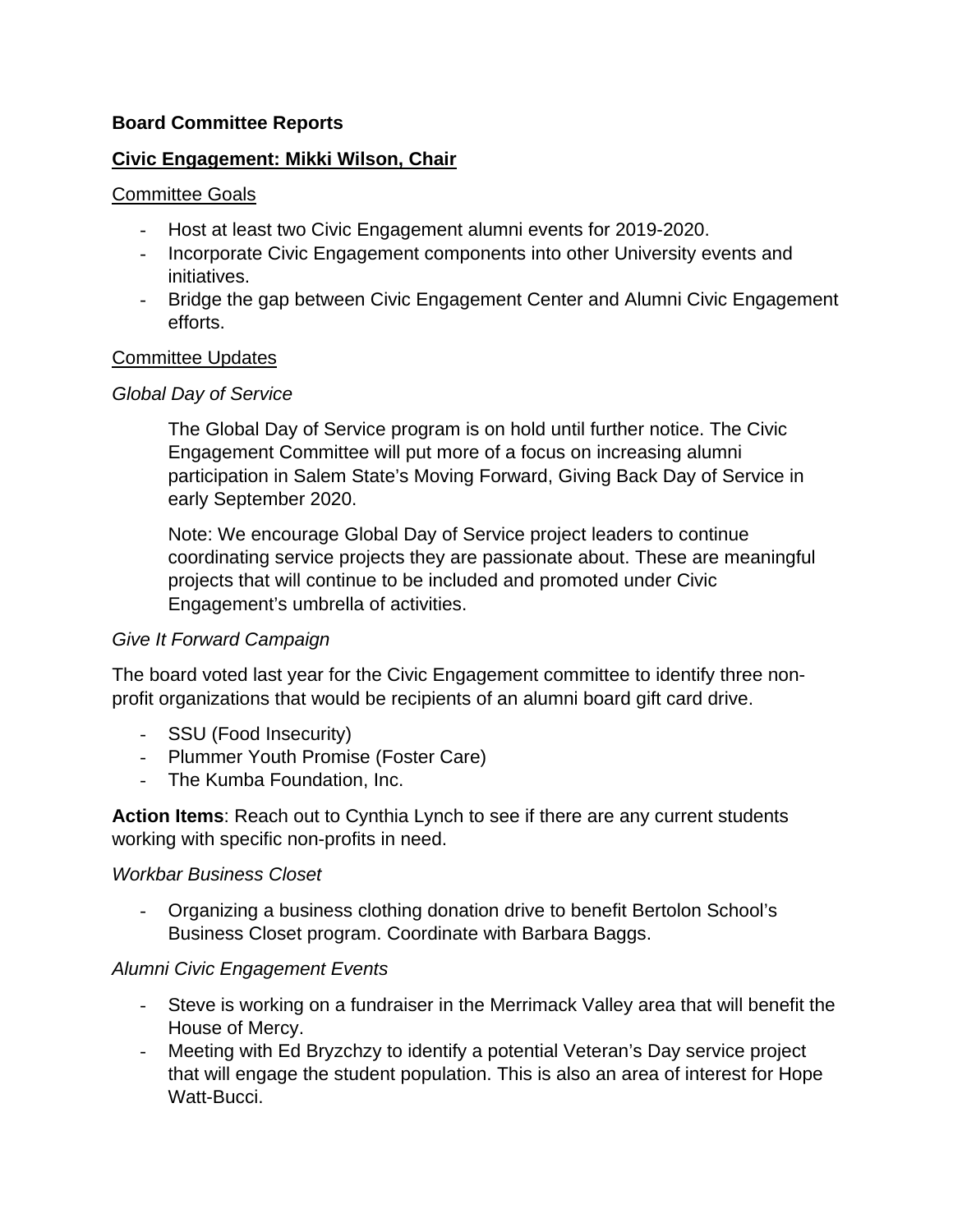- Working with Suzanne Ryan of Northeast Arc to identify a spring cleanup project at the Lafayette Street residence. I have a group of students from the Day of Service project willing to volunteer additional time. Next step is to form an alumni group to pair with the student group.
- Identify an alumni service project that can be run during Viking Warrior Day. (Would make sense to have this on campus)
- Discuss a Political Science project with Brian Castellanos and Teury Marte to utilize their experience in what it takes to run for a political position.

## Civic Engagement Center Relations

- Mikki to meet with Cynthia Lynch regularly to determine how we can better work together to have a more significant impact on the students, alumni and University as a whole.
- Mikki would also like to invite Katelyn Adams to future committee meetings to keep both her and Cynthia in the loop of alumni activities.

## Next Steps

- Identify a timeline for projects and coordinate subsequent meetings to keep activities moving forward.
- Schedule next meeting for an October conference call to provide framework for 2019-2020 activities.

# **Strategic Plan: Ed Brzychcy, Chair**

- Concentrate this semester on developing a solid measurement plan to help evaluate the impact of the SSUAABOD.
- Next semester focus on development of a continuity book of best practices for committees and affinity groups.
- Have a representative of the Strategic planning committee available for every other committee and affinity group.
- First meeting is 2 October at 1600 in the Alumni Offices to begin discussing metrics and measurements.

# **Development and Engagement: Nicole Goggin, Chair**

- Need to understand the metrics of the board members' giving to better target outreach efforts and the board's giving impact
	- o Create board member's score card
		- Measure the number of events attended, number of meetings attended, amount of donation and the number of donations made, volunteer hours, maybe hours in the classroom?
- Need to research what other institutions have as goals for their Development & Engagement Committees
- Currently, Alumni Giving is at 5%
- Look to partner with Philanthropic Student Group